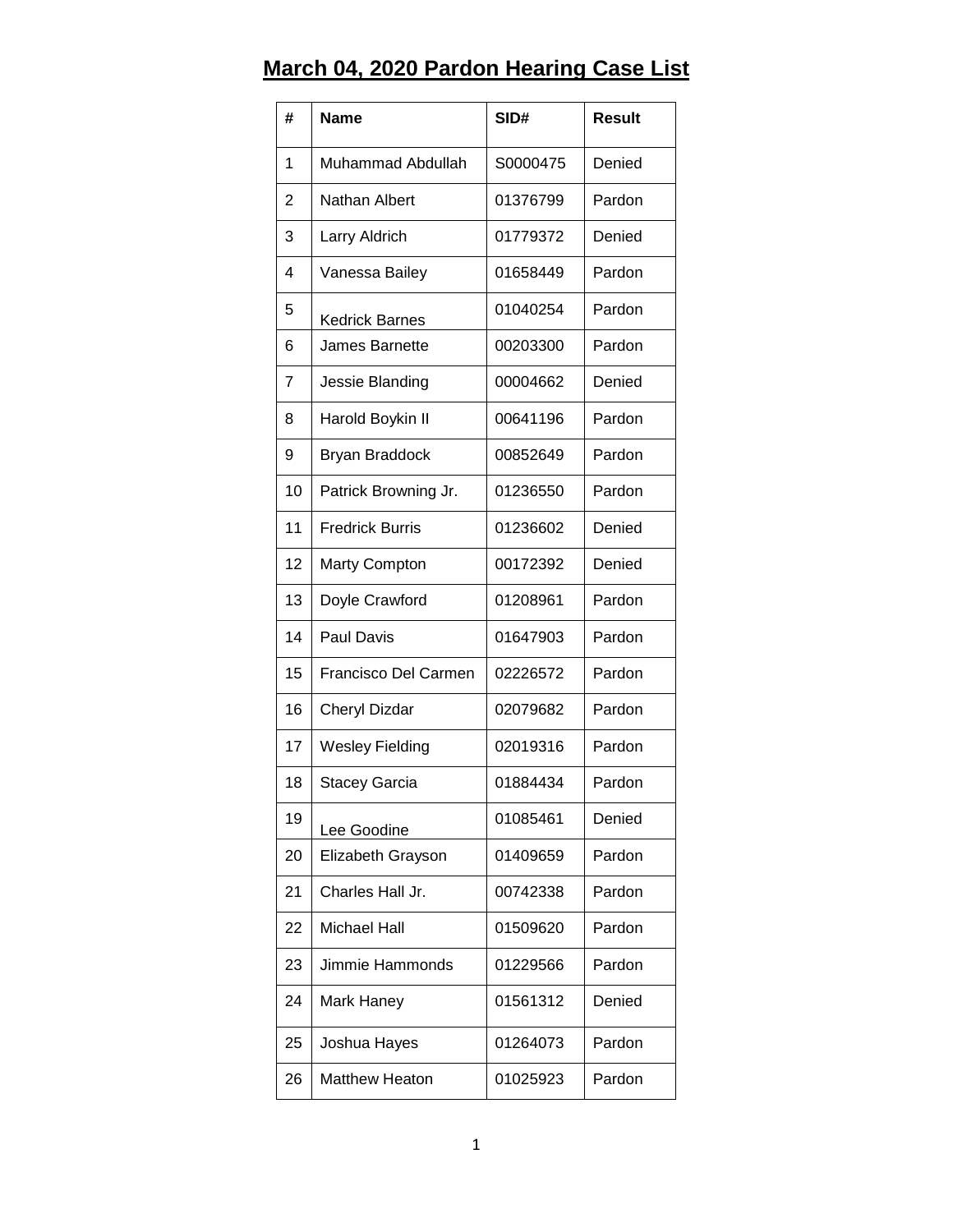## **March 04, 2020 Pardon Hearing Case List**

| 27 | Zachary Hendrix          | 01840241 | Pardon       |
|----|--------------------------|----------|--------------|
| 28 | <b>William Irick</b>     | 01194589 | Pardon       |
| 29 | Patricia Jackson         | 00694966 | Pardon       |
| 30 | Benjamin Jenkins         | 01503066 | Pardon       |
| 31 | Monica Kennedy           | 01095205 | Pardon       |
| 32 | <b>Robert Knight</b>     | 00762821 | Pardon       |
| 33 | Catherine Ledford        | 01229375 | Denied       |
| 34 | <b>Emily Lowery</b>      | 01631742 | Pardon       |
| 35 | <b>Michael Lucius</b>    | 01341977 | Pardon       |
| 36 | <b>Mary Martin</b>       | 01441317 | Pardon       |
| 37 | Michael Mason            | 01194257 | Pardon       |
| 38 | <b>Charles McCaskill</b> | 01773793 | Denied       |
| 39 | Willie McCoppin          | 01498211 | Pardon       |
| 40 | Jonathan McKenzie        | 02180826 | Denied       |
| 41 | Michael Mcmanus          | 00735768 | Pardon       |
| 42 | <b>Timothy Mills</b>     | 00683331 | Denied       |
| 43 | Carlos Minchala          | 01880156 | Pardon       |
| 44 | <b>Teddy Mulderig</b>    | 00096160 | Denied       |
| 45 | Eng Phomphakdy           | 01251192 | Pardon       |
| 46 | John Rauch               | 01952245 | Denied       |
| 47 | <b>Seth Ricks</b>        | 01243860 | Pardon       |
| 48 | <b>Terrance Riley</b>    | 00901480 | Pardon       |
| 49 | Freddie Rowland, Jr.     | 00761943 | Pardon       |
| 50 | <b>Frank Scott</b>       | 01062343 | Denied       |
| 51 | <b>Audrey Shaw</b>       | 01238384 | <b>RESCH</b> |
| 52 | Jessica Slaton           | 01625528 | Pardon       |
| 53 | Jason Smith              | 00887405 | Pardon       |
| 54 | <b>Ashley Stephens</b>   | 01764108 | Pardon       |
|    |                          |          |              |